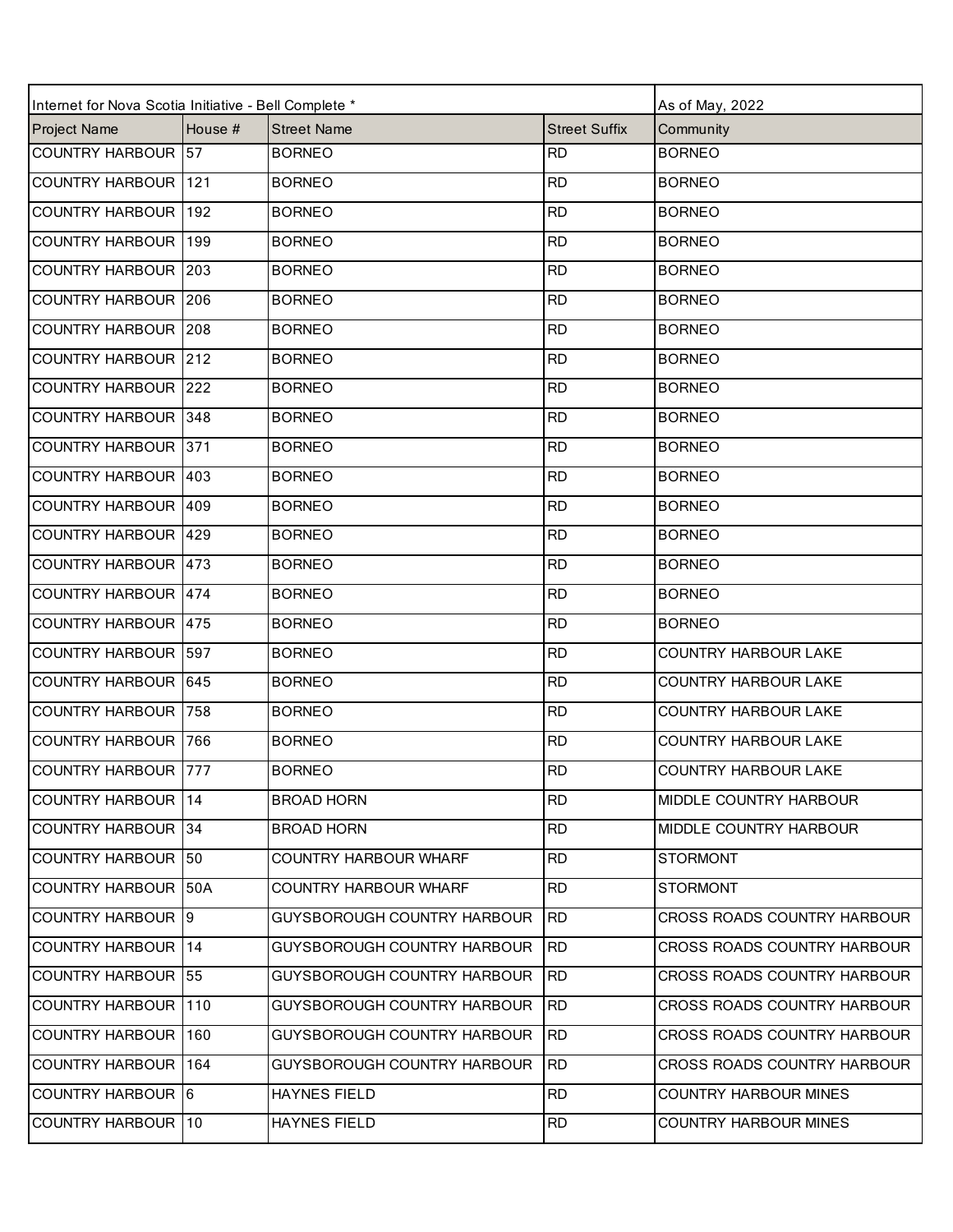| COUNTRY HARBOUR 20           |           | <b>HAYNES FIELD</b>  | <b>RD</b> | <b>COUNTRY HARBOUR MINES</b>       |
|------------------------------|-----------|----------------------|-----------|------------------------------------|
| <b>COUNTRY HARBOUR 131</b>   |           | <b>HAYNES FIELD</b>  | <b>RD</b> | <b>COUNTRY HARBOUR MINES</b>       |
| <b>COUNTRY HARBOUR 142</b>   |           | <b>HAYNES FIELD</b>  | <b>RD</b> | <b>COUNTRY HARBOUR MINES</b>       |
| <b>COUNTRY HARBOUR</b>       | <b>44</b> | <b>HAYNES FIELD</b>  | <b>RD</b> | <b>COUNTRY HARBOUR MINES</b>       |
| <b>COUNTRY HARBOUR 54</b>    |           | <b>HAYNES FIELD</b>  | <b>RD</b> | <b>COUNTRY HARBOUR MINES</b>       |
| COUNTRY HARBOUR 60           |           | <b>HAYNES FIELD</b>  | <b>RD</b> | <b>COUNTRY HARBOUR MINES</b>       |
| <b>COUNTRY HARBOUR 16</b>    |           | <b>HENDSBEE HILL</b> | LN        | <b>CROSS ROADS COUNTRY HARBOUR</b> |
| <b>COUNTRY HARBOUR 17</b>    |           | HENDSBEE HILL        | LN        | CROSS ROADS COUNTRY HARBOUR        |
| <b>COUNTRY HARBOUR 19</b>    |           | <b>HENDSBEE HILL</b> | LN        | <b>CROSS ROADS COUNTRY HARBOUR</b> |
| <b>COUNTRY HARBOUR 23</b>    |           | <b>HENDSBEE HILL</b> | LN        | CROSS ROADS COUNTRY HARBOUR        |
| <b>COUNTRY HARBOUR</b>       | 123A      | <b>HENDSBEE HILL</b> | LN        | <b>CROSS ROADS COUNTRY HARBOUR</b> |
| <b>COUNTRY HARBOUR</b>       | 17795     | HIGHWAY 316          | HY        | CROSS ROADS COUNTRY HARBOUR        |
| COUNTRY HARBOUR   17805      |           | HIGHWAY 316          | HY        | CROSS ROADS COUNTRY HARBOUR        |
| <b>COUNTRY HARBOUR</b>       | 17808     | HIGHWAY 316          | HY        | <b>CROSS ROADS COUNTRY HARBOUR</b> |
| <b>COUNTRY HARBOUR 17823</b> |           | HIGHWAY 316          | <b>HY</b> | <b>CROSS ROADS COUNTRY HARBOUR</b> |
| <b>COUNTRY HARBOUR</b>       | 17836     | HIGHWAY 316          | HY        | <b>CROSS ROADS COUNTRY HARBOUR</b> |
| COUNTRY HARBOUR 17839        |           | HIGHWAY 316          | HY        | CROSS ROADS COUNTRY HARBOUR        |
| <b>COUNTRY HARBOUR</b>       | 17846     | HIGHWAY 316          | HY        | CROSS ROADS COUNTRY HARBOUR        |
| <b>COUNTRY HARBOUR</b>       | 17847     | HIGHWAY 316          | HY        | CROSS ROADS COUNTRY HARBOUR        |
| COUNTRY HARBOUR 17861        |           | HIGHWAY 316          | <b>HY</b> | CROSS ROADS COUNTRY HARBOUR        |
| <b>COUNTRY HARBOUR</b>       | 17873     | HIGHWAY 316          | HY        | <b>CROSS ROADS COUNTRY HARBOUR</b> |
| <b>COUNTRY HARBOUR 17882</b> |           | HIGHWAY 316          | HY        | <b>CROSS ROADS COUNTRY HARBOUR</b> |
| COUNTRY HARBOUR   17885      |           | HIGHWAY 316          | HY        | CROSS ROADS COUNTRY HARBOUR        |
| COUNTRY HARBOUR 17886        |           | HIGHWAY 316          | HY        | CROSS ROADS COUNTRY HARBOUR        |
| COUNTRY HARBOUR 17893        |           | HIGHWAY 316          | HY        | CROSS ROADS COUNTRY HARBOUR        |
| COUNTRY HARBOUR 17897        |           | HIGHWAY 316          | HY        | CROSS ROADS COUNTRY HARBOUR        |
| COUNTRY HARBOUR 17902        |           | HIGHWAY 316          | HY        | CROSS ROADS COUNTRY HARBOUR        |
| COUNTRY HARBOUR 17909        |           | HIGHWAY 316          | HY        | CROSS ROADS COUNTRY HARBOUR        |
| COUNTRY HARBOUR 17910        |           | HIGHWAY 316          | HY        | CROSS ROADS COUNTRY HARBOUR        |
| COUNTRY HARBOUR 17934        |           | HIGHWAY 316          | HY        | CROSS ROADS COUNTRY HARBOUR        |
| COUNTRY HARBOUR 17966        |           | HIGHWAY 316          | HY        | CROSS ROADS COUNTRY HARBOUR        |
| COUNTRY HARBOUR 17987        |           | HIGHWAY 316          | HY        | CROSS ROADS COUNTRY HARBOUR        |
| COUNTRY HARBOUR 17988        |           | HIGHWAY 316          | HY        | CROSS ROADS COUNTRY HARBOUR        |
| <b>COUNTRY HARBOUR</b>       | 17994     | HIGHWAY 316          | HY        | CROSS ROADS COUNTRY HARBOUR        |
| COUNTRY HARBOUR   17999      |           | HIGHWAY 316          | HY        | CROSS ROADS COUNTRY HARBOUR        |
| COUNTRY HARBOUR 18057        |           | HIGHWAY 316          | HY        | CROSS ROADS COUNTRY HARBOUR        |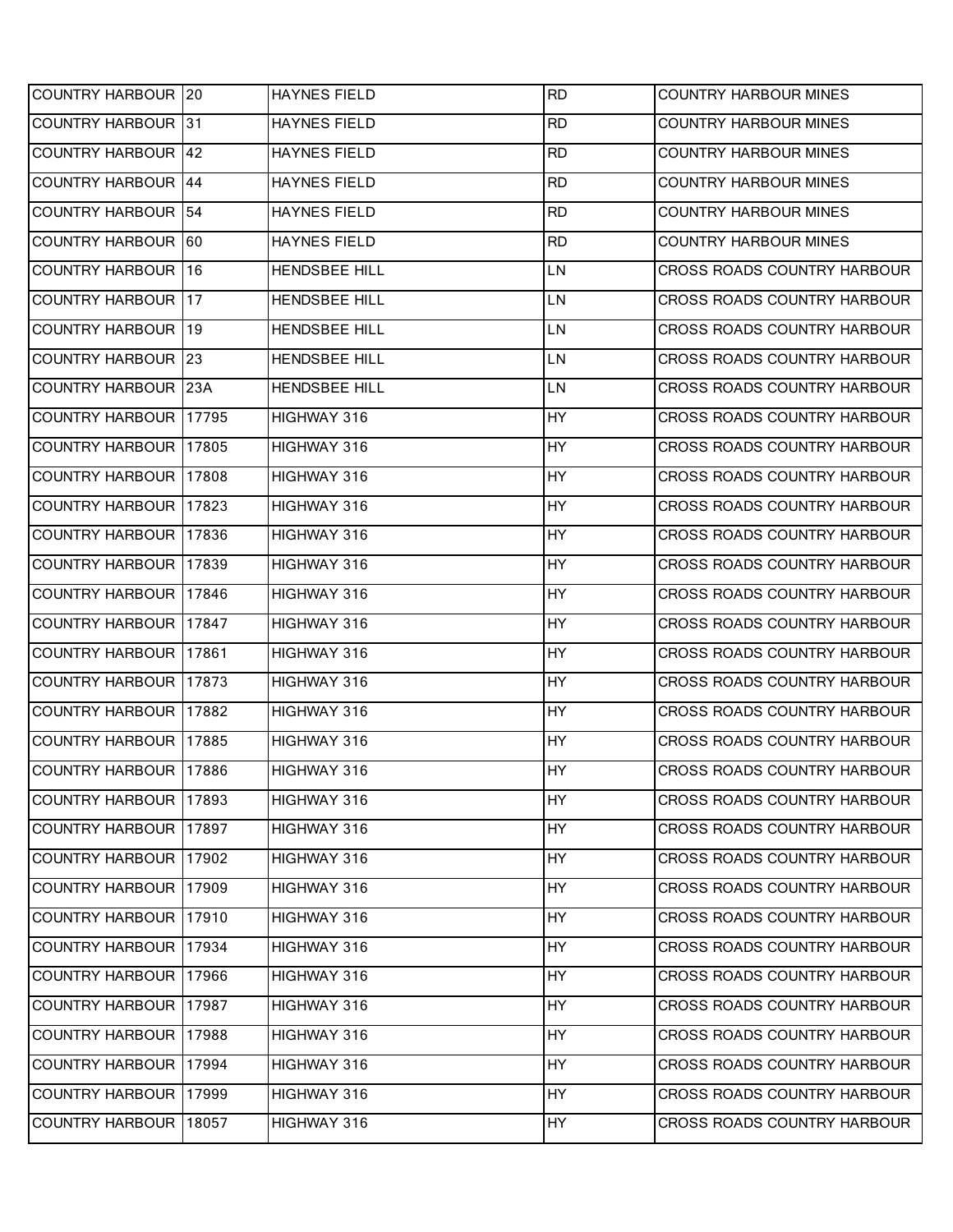| <b>COUNTRY HARBOUR 18065</b> |       | HIGHWAY 316 | <b>HY</b> | <b>CROSS ROADS COUNTRY HARBOUR</b> |
|------------------------------|-------|-------------|-----------|------------------------------------|
| <b>COUNTRY HARBOUR</b>       | 18066 | HIGHWAY 316 | <b>HY</b> | CROSS ROADS COUNTRY HARBOUR        |
| <b>COUNTRY HARBOUR</b>       | 18081 | HIGHWAY 316 | <b>HY</b> | CROSS ROADS COUNTRY HARBOUR        |
| <b>COUNTRY HARBOUR</b>       | 18092 | HIGHWAY 316 | <b>HY</b> | <b>CROSS ROADS COUNTRY HARBOUR</b> |
| <b>COUNTRY HARBOUR</b>       | 18123 | HIGHWAY 316 | <b>HY</b> | CROSS ROADS COUNTRY HARBOUR        |
| COUNTRY HARBOUR 18128        |       | HIGHWAY 316 | <b>HY</b> | CROSS ROADS COUNTRY HARBOUR        |
| <b>COUNTRY HARBOUR</b>       | 18135 | HIGHWAY 316 | <b>HY</b> | CROSS ROADS COUNTRY HARBOUR        |
| COUNTRY HARBOUR 18147        |       | HIGHWAY 316 | HY        | CROSS ROADS COUNTRY HARBOUR        |
| <b>COUNTRY HARBOUR</b>       | 18177 | HIGHWAY 316 | <b>HY</b> | CROSS ROADS COUNTRY HARBOUR        |
| <b>COUNTRY HARBOUR</b>       | 18206 | HIGHWAY 316 | <b>HY</b> | CROSS ROADS COUNTRY HARBOUR        |
| <b>COUNTRY HARBOUR</b>       | 18211 | HIGHWAY 316 | <b>HY</b> | CROSS ROADS COUNTRY HARBOUR        |
| <b>COUNTRY HARBOUR</b>       | 18221 | HIGHWAY 316 | <b>HY</b> | CROSS ROADS COUNTRY HARBOUR        |
| <b>COUNTRY HARBOUR</b>       | 18228 | HIGHWAY 316 | <b>HY</b> | CROSS ROADS COUNTRY HARBOUR        |
| <b>COUNTRY HARBOUR</b>       | 18237 | HIGHWAY 316 | <b>HY</b> | <b>CROSS ROADS COUNTRY HARBOUR</b> |
| <b>COUNTRY HARBOUR</b>       | 18310 | HIGHWAY 316 | HY        | CROSS ROADS COUNTRY HARBOUR        |
| <b>COUNTRY HARBOUR</b>       | 18353 | HIGHWAY 316 | <b>HY</b> | CROSS ROADS COUNTRY HARBOUR        |
| <b>COUNTRY HARBOUR</b>       | 18364 | HIGHWAY 316 | <b>HY</b> | CROSS ROADS COUNTRY HARBOUR        |
| <b>COUNTRY HARBOUR</b>       | 18365 | HIGHWAY 316 | <b>HY</b> | CROSS ROADS COUNTRY HARBOUR        |
|                              |       |             |           |                                    |
| <b>COUNTRY HARBOUR</b>       | 18488 | HIGHWAY 316 | <b>HY</b> | <b>COUNTRY HARBOUR LAKE</b>        |
| <b>COUNTRY HARBOUR</b>       | 18497 | HIGHWAY 316 | <b>HY</b> | <b>COUNTRY HARBOUR LAKE</b>        |
| <b>COUNTRY HARBOUR</b>       | 18540 | HIGHWAY 316 | <b>HY</b> | <b>COUNTRY HARBOUR LAKE</b>        |
| <b>COUNTRY HARBOUR</b>       | 18545 | HIGHWAY 316 | HY        | <b>COUNTRY HARBOUR LAKE</b>        |
| COUNTRY HARBOUR 18617        |       | HIGHWAY 316 | <b>HY</b> | <b>COUNTRY HARBOUR LAKE</b>        |
| COUNTRY HARBOUR 18621        |       | HIGHWAY 316 | HY        | <b>COUNTRY HARBOUR LAKE</b>        |
| COUNTRY HARBOUR 18634        |       | HIGHWAY 316 | HY        | <b>COUNTRY HARBOUR LAKE</b>        |
| COUNTRY HARBOUR 18650        |       | HIGHWAY 316 | HY        | <b>COUNTRY HARBOUR LAKE</b>        |
| COUNTRY HARBOUR 18655        |       | HIGHWAY 316 | HY        | <b>COUNTRY HARBOUR LAKE</b>        |
| COUNTRY HARBOUR 18669        |       | HIGHWAY 316 | HY        | <b>COUNTRY HARBOUR LAKE</b>        |
| COUNTRY HARBOUR 18672        |       | HIGHWAY 316 | HY        | <b>COUNTRY HARBOUR LAKE</b>        |
| COUNTRY HARBOUR 18673        |       | HIGHWAY 316 | HY        | <b>COUNTRY HARBOUR LAKE</b>        |
| COUNTRY HARBOUR 18834        |       | HIGHWAY 316 | HY        | <b>COUNTRY HARBOUR LAKE</b>        |
| COUNTRY HARBOUR 18851        |       | HIGHWAY 316 | HY        | <b>COUNTRY HARBOUR LAKE</b>        |
| COUNTRY HARBOUR 18857        |       | HIGHWAY 316 | <b>HY</b> | <b>COUNTRY HARBOUR LAKE</b>        |
| COUNTRY HARBOUR 18865        |       | HIGHWAY 316 | HY        | <b>COUNTRY HARBOUR LAKE</b>        |
| COUNTRY HARBOUR 18905        |       | HIGHWAY 316 | HY        | <b>COUNTRY HARBOUR LAKE</b>        |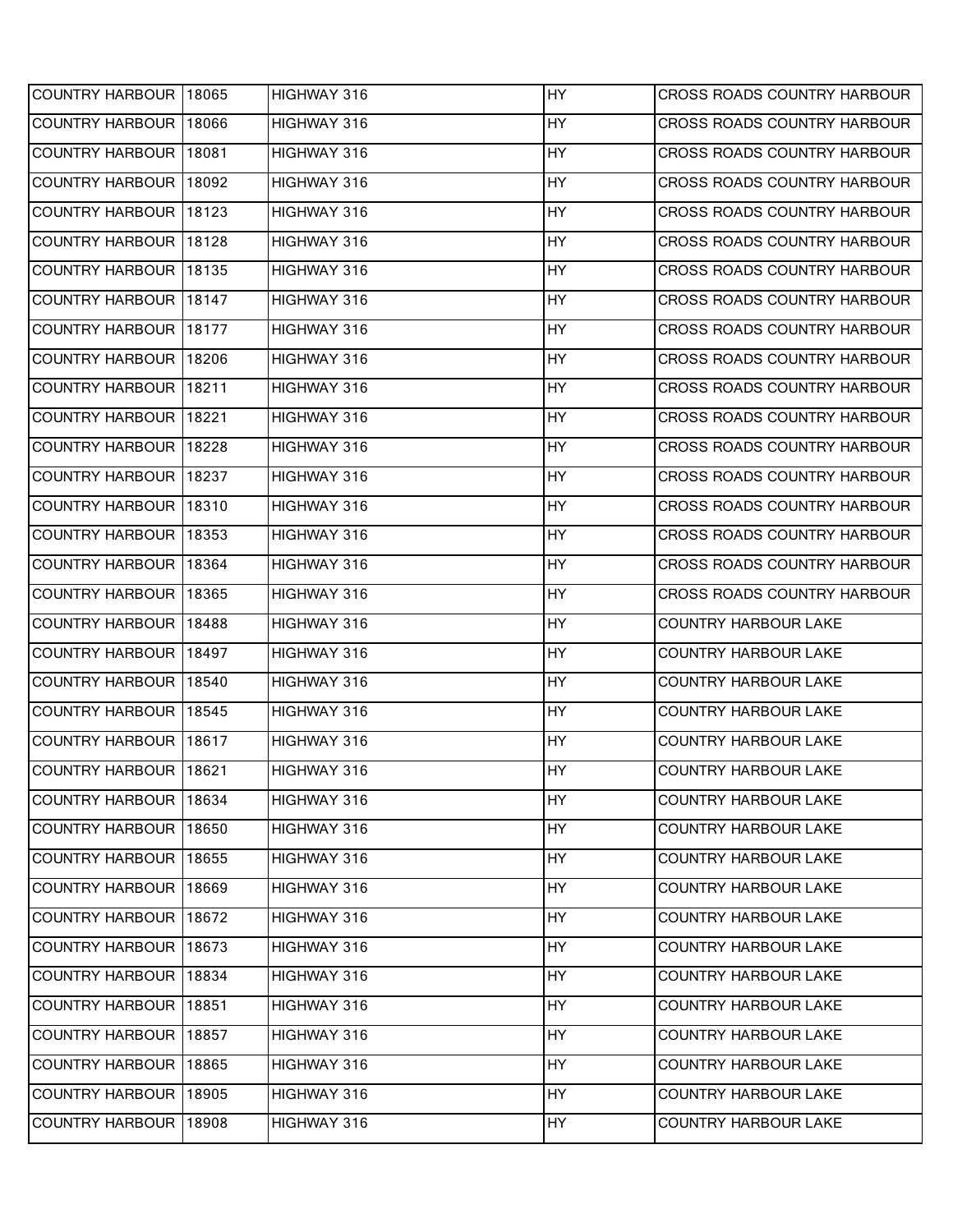| COUNTRY HARBOUR 14673   |       | HIGHWAY 316        | <b>HY</b> | <b>ISAACS HARBOUR NORTH</b> |
|-------------------------|-------|--------------------|-----------|-----------------------------|
| COUNTRY HARBOUR   14681 |       | HIGHWAY 316        | <b>HY</b> | <b>ISAACS HARBOUR NORTH</b> |
| COUNTRY HARBOUR 14711   |       | HIGHWAY 316        | <b>HY</b> | <b>ISAACS HARBOUR NORTH</b> |
| COUNTRY HARBOUR 14750   |       | HIGHWAY 316        | <b>HY</b> | <b>ISAACS HARBOUR NORTH</b> |
| COUNTRY HARBOUR 14791   |       | HIGHWAY 316        | <b>HY</b> | <b>ISAACS HARBOUR NORTH</b> |
| COUNTRY HARBOUR 14933   |       | HIGHWAY 316        | HY        | <b>STORMONT</b>             |
| COUNTRY HARBOUR   14940 |       | HIGHWAY 316        | <b>HY</b> | <b>STORMONT</b>             |
| COUNTRY HARBOUR   14959 |       | HIGHWAY 316        | HY        | <b>STORMONT</b>             |
| COUNTRY HARBOUR 14974   |       | HIGHWAY 316        | <b>HY</b> | <b>STORMONT</b>             |
| COUNTRY HARBOUR 14984   |       | HIGHWAY 316        | <b>HY</b> | <b>STORMONT</b>             |
| COUNTRY HARBOUR 14988   |       | HIGHWAY 316        | HY        | <b>STORMONT</b>             |
| COUNTRY HARBOUR 14998   |       | <b>HIGHWAY 316</b> | HY        | <b>STORMONT</b>             |
| COUNTRY HARBOUR 15011   |       | HIGHWAY 316        | <b>HY</b> | <b>STORMONT</b>             |
| COUNTRY HARBOUR 15047   |       | <b>HIGHWAY 316</b> | <b>HY</b> | <b>STORMONT</b>             |
| COUNTRY HARBOUR 15048   |       | HIGHWAY 316        | HY        | <b>STORMONT</b>             |
| COUNTRY HARBOUR 15049   |       | HIGHWAY 316        | HY        | <b>STORMONT</b>             |
| COUNTRY HARBOUR 15052   |       | HIGHWAY 316        | <b>HY</b> | <b>STORMONT</b>             |
| COUNTRY HARBOUR 15054   |       | HIGHWAY 316        | HY        | <b>STORMONT</b>             |
| <b>COUNTRY HARBOUR</b>  | 15132 | HIGHWAY 316        | <b>HY</b> | <b>STORMONT</b>             |
| COUNTRY HARBOUR 15138   |       | HIGHWAY 316        | HY        | <b>STORMONT</b>             |
| COUNTRY HARBOUR 15145   |       | HIGHWAY 316        | <b>HY</b> | <b>STORMONT</b>             |
| COUNTRY HARBOUR 15149   |       | HIGHWAY 316        | HY        | <b>STORMONT</b>             |
| COUNTRY HARBOUR 15159   |       | HIGHWAY 316        | HY        | <b>STORMONT</b>             |
| COUNTRY HARBOUR 15161   |       | HIGHWAY 316        | HY        | <b>STORMONT</b>             |
| COUNTRY HARBOUR 15164   |       | HIGHWAY 316        | <b>HY</b> | <b>STORMONT</b>             |
| COUNTRY HARBOUR 15169   |       | HIGHWAY 316        | HY        | <b>STORMONT</b>             |
| COUNTRY HARBOUR 15171   |       | HIGHWAY 316        | <b>HY</b> | <b>STORMONT</b>             |
| COUNTRY HARBOUR 15173   |       | HIGHWAY 316        | HY        | <b>STORMONT</b>             |
| COUNTRY HARBOUR 15182   |       | HIGHWAY 316        | HY        | <b>STORMONT</b>             |
| COUNTRY HARBOUR 15237   |       | HIGHWAY 316        | <b>HY</b> | <b>STORMONT</b>             |
| COUNTRY HARBOUR 15282   |       | HIGHWAY 316        | <b>HY</b> | <b>STORMONT</b>             |
| COUNTRY HARBOUR 15287   |       | HIGHWAY 316        | HY        | <b>STORMONT</b>             |
| COUNTRY HARBOUR 15292   |       | HIGHWAY 316        | <b>HY</b> | <b>STORMONT</b>             |
| COUNTRY HARBOUR 15303   |       | HIGHWAY 316        | <b>HY</b> | <b>STORMONT</b>             |
| COUNTRY HARBOUR 15304   |       | HIGHWAY 316        | HY        | <b>STORMONT</b>             |
| COUNTRY HARBOUR 15318   |       | HIGHWAY 316        | HY        | <b>STORMONT</b>             |
|                         |       |                    |           |                             |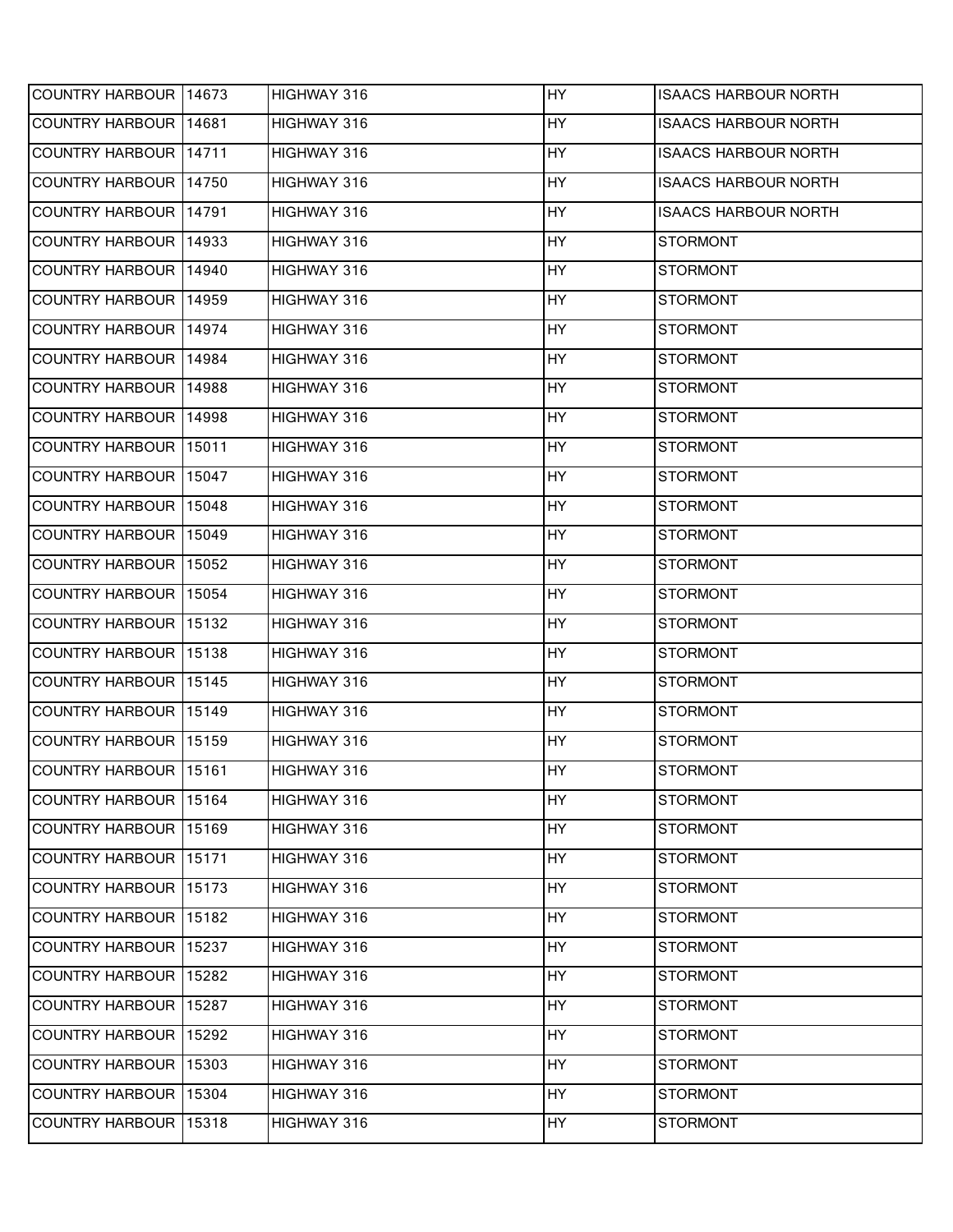| COUNTRY HARBOUR 15324        | HIGHWAY 316 | <b>HY</b> | <b>STORMONT</b>              |
|------------------------------|-------------|-----------|------------------------------|
| <b>COUNTRY HARBOUR 15327</b> | HIGHWAY 316 | HY        | <b>STORMONT</b>              |
| COUNTRY HARBOUR 15360        | HIGHWAY 316 | HY        | <b>STORMONT</b>              |
| COUNTRY HARBOUR 15362        | HIGHWAY 316 | <b>HY</b> | <b>STORMONT</b>              |
| COUNTRY HARBOUR 15364        | HIGHWAY 316 | <b>HY</b> | <b>STORMONT</b>              |
| COUNTRY HARBOUR 15366        | HIGHWAY 316 | HY        | <b>STORMONT</b>              |
| COUNTRY HARBOUR 15367        | HIGHWAY 316 | <b>HY</b> | <b>STORMONT</b>              |
| COUNTRY HARBOUR 15371        | HIGHWAY 316 | HY        | <b>STORMONT</b>              |
| COUNTRY HARBOUR 15382        | HIGHWAY 316 | HY        | <b>STORMONT</b>              |
| COUNTRY HARBOUR 15385        | HIGHWAY 316 | HY        | <b>STORMONT</b>              |
| COUNTRY HARBOUR 15388        | HIGHWAY 316 | <b>HY</b> | <b>STORMONT</b>              |
| COUNTRY HARBOUR 15391        | HIGHWAY 316 | <b>HY</b> | <b>STORMONT</b>              |
| COUNTRY HARBOUR 15398        | HIGHWAY 316 | <b>HY</b> | <b>STORMONT</b>              |
| COUNTRY HARBOUR 15424        | HIGHWAY 316 | <b>HY</b> | MIDDLE COUNTRY HARBOUR       |
| COUNTRY HARBOUR 15447        | HIGHWAY 316 | HY        | MIDDLE COUNTRY HARBOUR       |
| <b>COUNTRY HARBOUR 15463</b> | HIGHWAY 316 | HY        | MIDDLE COUNTRY HARBOUR       |
| COUNTRY HARBOUR 15465        | HIGHWAY 316 | <b>HY</b> | MIDDLE COUNTRY HARBOUR       |
| COUNTRY HARBOUR 15514        | HIGHWAY 316 | <b>HY</b> | MIDDLE COUNTRY HARBOUR       |
| COUNTRY HARBOUR 15522        | HIGHWAY 316 | HY        | MIDDLE COUNTRY HARBOUR       |
| COUNTRY HARBOUR 15544        | HIGHWAY 316 | HY        | MIDDLE COUNTRY HARBOUR       |
| COUNTRY HARBOUR 15557        | HIGHWAY 316 | <b>HY</b> | MIDDLE COUNTRY HARBOUR       |
| COUNTRY HARBOUR 15568        | HIGHWAY 316 | HY        | MIDDLE COUNTRY HARBOUR       |
| COUNTRY HARBOUR 15576        | HIGHWAY 316 | HY        | MIDDLE COUNTRY HARBOUR       |
| COUNTRY HARBOUR 15586        | HIGHWAY 316 | <b>HY</b> | MIDDLE COUNTRY HARBOUR       |
| COUNTRY HARBOUR   15614      | HIGHWAY 316 | <b>HY</b> | MIDDLE COUNTRY HARBOUR       |
| COUNTRY HARBOUR 15641        | HIGHWAY 316 | HY        | MIDDLE COUNTRY HARBOUR       |
| COUNTRY HARBOUR 15643        | HIGHWAY 316 | <b>HY</b> | MIDDLE COUNTRY HARBOUR       |
| COUNTRY HARBOUR 15696        | HIGHWAY 316 | <b>HY</b> | MIDDLE COUNTRY HARBOUR       |
| COUNTRY HARBOUR 15802        | HIGHWAY 316 | HY        | MIDDLE COUNTRY HARBOUR       |
| COUNTRY HARBOUR 15804        | HIGHWAY 316 | <b>HY</b> | MIDDLE COUNTRY HARBOUR       |
| COUNTRY HARBOUR 15811        | HIGHWAY 316 | HY        | MIDDLE COUNTRY HARBOUR       |
| COUNTRY HARBOUR   15833      | HIGHWAY 316 | HY        | MIDDLE COUNTRY HARBOUR       |
| COUNTRY HARBOUR 15835        | HIGHWAY 316 | <b>HY</b> | MIDDLE COUNTRY HARBOUR       |
| COUNTRY HARBOUR 16112        | HIGHWAY 316 | <b>HY</b> | <b>COUNTRY HARBOUR MINES</b> |
| COUNTRY HARBOUR 16137        | HIGHWAY 316 | HY        | <b>COUNTRY HARBOUR MINES</b> |
| COUNTRY HARBOUR 16147        | HIGHWAY 316 | HY        | <b>COUNTRY HARBOUR MINES</b> |
|                              |             |           |                              |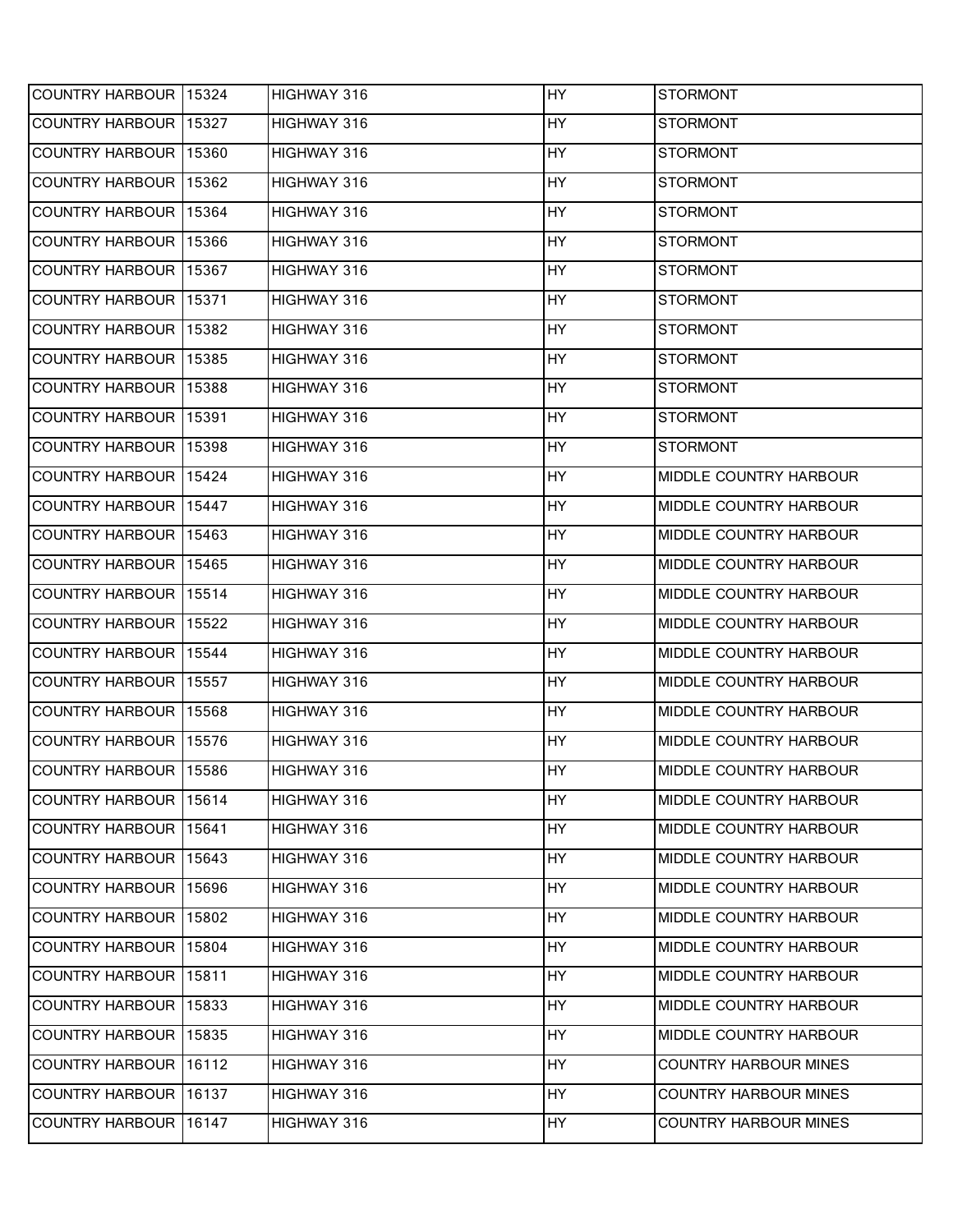| COUNTRY HARBOUR 16149   |       | HIGHWAY 316 | <b>HY</b> | <b>COUNTRY HARBOUR MINES</b> |
|-------------------------|-------|-------------|-----------|------------------------------|
| COUNTRY HARBOUR 16161   |       | HIGHWAY 316 | HY        | <b>COUNTRY HARBOUR MINES</b> |
| COUNTRY HARBOUR 16220   |       | HIGHWAY 316 | <b>HY</b> | COUNTRY HARBOUR MINES        |
| <b>COUNTRY HARBOUR</b>  | 16232 | HIGHWAY 316 | HY        | <b>COUNTRY HARBOUR MINES</b> |
| <b>COUNTRY HARBOUR</b>  | 16236 | HIGHWAY 316 | HY        | COUNTRY HARBOUR MINES        |
| COUNTRY HARBOUR 16257   |       | HIGHWAY 316 | HY        | COUNTRY HARBOUR MINES        |
| <b>COUNTRY HARBOUR</b>  | 16269 | HIGHWAY 316 | <b>HY</b> | <b>COUNTRY HARBOUR MINES</b> |
| COUNTRY HARBOUR 16291   |       | HIGHWAY 316 | HY        | COUNTRY HARBOUR MINES        |
| <b>COUNTRY HARBOUR</b>  | 16292 | HIGHWAY 316 | HY        | <b>COUNTRY HARBOUR MINES</b> |
| COUNTRY HARBOUR 16311   |       | HIGHWAY 316 | <b>HY</b> | <b>COUNTRY HARBOUR MINES</b> |
| <b>COUNTRY HARBOUR</b>  | 16340 | HIGHWAY 316 | HY        | <b>COUNTRY HARBOUR MINES</b> |
| <b>COUNTRY HARBOUR</b>  | 16371 | HIGHWAY 316 | HY        | COUNTRY HARBOUR MINES        |
| COUNTRY HARBOUR 16374   |       | HIGHWAY 316 | <b>HY</b> | COUNTRY HARBOUR MINES        |
| <b>COUNTRY HARBOUR</b>  | 16379 | HIGHWAY 316 | HY        | <b>COUNTRY HARBOUR MINES</b> |
| COUNTRY HARBOUR 16389   |       | HIGHWAY 316 | <b>RD</b> | <b>COUNTRY HARBOUR MINES</b> |
| COUNTRY HARBOUR 16404   |       | HIGHWAY 316 | HY        | <b>COUNTRY HARBOUR MINES</b> |
| <b>COUNTRY HARBOUR</b>  | 16405 | HIGHWAY 316 | <b>HY</b> | <b>COUNTRY HARBOUR MINES</b> |
| COUNTRY HARBOUR 16410   |       | HIGHWAY 316 | HY        | COUNTRY HARBOUR MINES        |
| <b>COUNTRY HARBOUR</b>  | 16411 | HIGHWAY 316 | HY        | COUNTRY HARBOUR MINES        |
| COUNTRY HARBOUR 16413   |       | HIGHWAY 316 | <b>HY</b> | <b>COUNTRY HARBOUR MINES</b> |
| <b>COUNTRY HARBOUR</b>  | 16417 | HIGHWAY 316 | HY        | <b>COUNTRY HARBOUR MINES</b> |
| COUNTRY HARBOUR 16424   |       | HIGHWAY 316 | HY        | <b>COUNTRY HARBOUR MINES</b> |
| COUNTRY HARBOUR 16425   |       | HIGHWAY 316 | <b>HY</b> | <b>COUNTRY HARBOUR MINES</b> |
| COUNTRY HARBOUR 16431   |       | HIGHWAY 316 | <b>HY</b> | <b>COUNTRY HARBOUR MINES</b> |
| COUNTRY HARBOUR 16510   |       | HIGHWAY 316 | HY        | <b>COUNTRY HARBOUR MINES</b> |
| COUNTRY HARBOUR 16525   |       | HIGHWAY 316 | HY        | COUNTRY HARBOUR MINES        |
| COUNTRY HARBOUR 16547   |       | HIGHWAY 316 | <b>HY</b> | <b>COUNTRY HARBOUR MINES</b> |
| COUNTRY HARBOUR 16551   |       | HIGHWAY 316 | HY        | <b>COUNTRY HARBOUR MINES</b> |
| <b>COUNTRY HARBOUR</b>  | 16556 | HIGHWAY 316 | HY        | <b>COUNTRY HARBOUR MINES</b> |
| COUNTRY HARBOUR 16565   |       | HIGHWAY 316 | <b>HY</b> | <b>COUNTRY HARBOUR MINES</b> |
| COUNTRY HARBOUR 16566   |       | HIGHWAY 316 | HY        | COUNTRY HARBOUR MINES        |
| COUNTRY HARBOUR 16567   |       | HIGHWAY 316 | HY        | COUNTRY HARBOUR MINES        |
| COUNTRY HARBOUR 16568   |       | HIGHWAY 316 | <b>HY</b> | COUNTRY HARBOUR MINES        |
| COUNTRY HARBOUR   16571 |       | HIGHWAY 316 | HY        | <b>COUNTRY HARBOUR MINES</b> |
| COUNTRY HARBOUR 16574   |       | HIGHWAY 316 | HY        | <b>COUNTRY HARBOUR MINES</b> |
| COUNTRY HARBOUR 16578   |       | HIGHWAY 316 | HY        | <b>COUNTRY HARBOUR MINES</b> |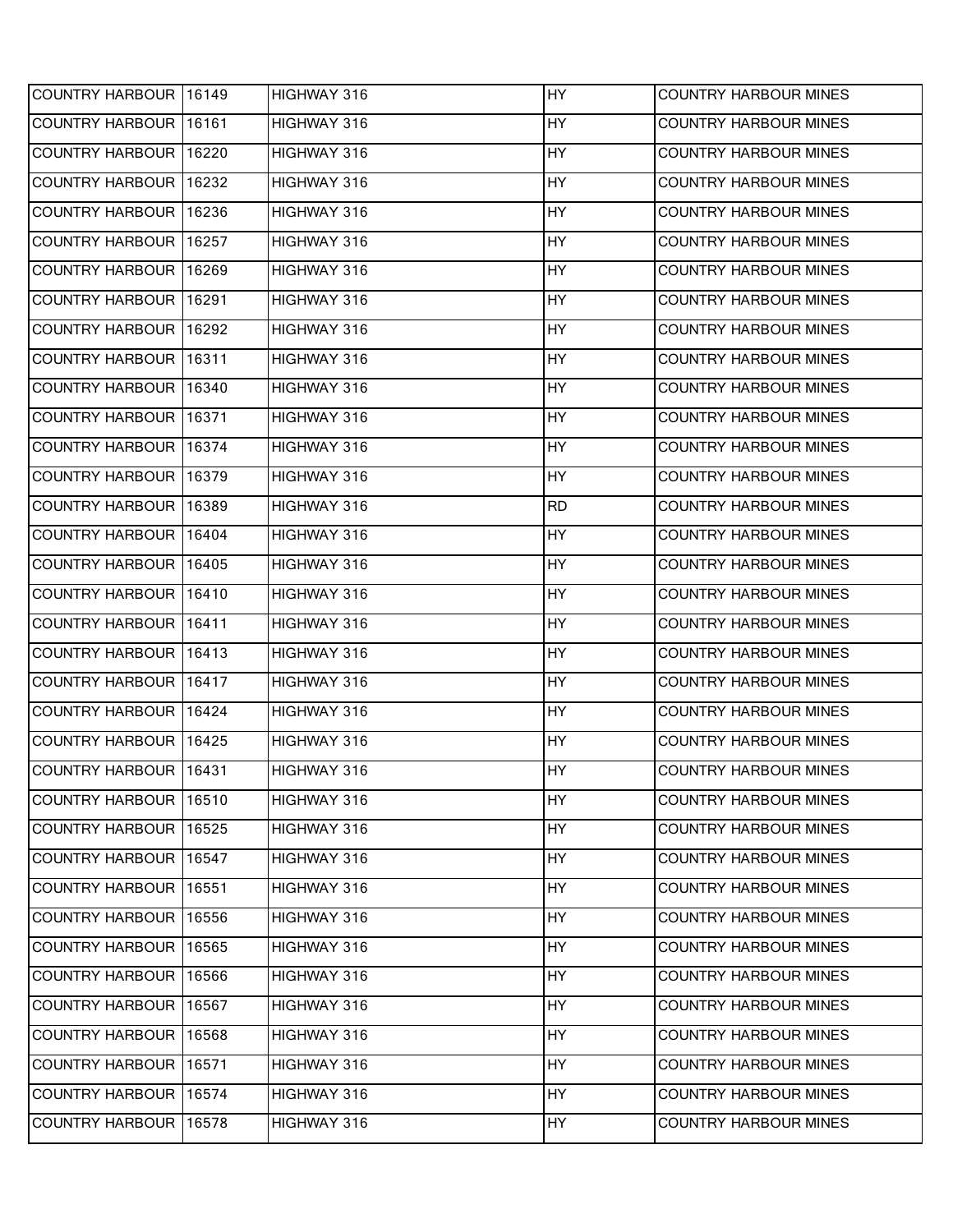| COUNTRY HARBOUR 16583  |        | HIGHWAY 316 | <b>HY</b> | <b>COUNTRY HARBOUR MINES</b> |
|------------------------|--------|-------------|-----------|------------------------------|
| COUNTRY HARBOUR 16587  |        | HIGHWAY 316 | HY        | <b>COUNTRY HARBOUR MINES</b> |
| COUNTRY HARBOUR 16593  |        | HIGHWAY 316 | <b>HY</b> | COUNTRY HARBOUR MINES        |
| <b>COUNTRY HARBOUR</b> | 16596  | HIGHWAY 316 | HY        | <b>COUNTRY HARBOUR MINES</b> |
| <b>COUNTRY HARBOUR</b> | 16600  | HIGHWAY 316 | HY        | COUNTRY HARBOUR MINES        |
| COUNTRY HARBOUR 16601  |        | HIGHWAY 316 | HY        | COUNTRY HARBOUR MINES        |
| <b>COUNTRY HARBOUR</b> | 16645  | HIGHWAY 316 | <b>HY</b> | <b>COUNTRY HARBOUR MINES</b> |
| <b>COUNTRY HARBOUR</b> | 16661  | HIGHWAY 316 | HY        | COUNTRY HARBOUR MINES        |
| <b>COUNTRY HARBOUR</b> | 116671 | HIGHWAY 316 | HY        | <b>COUNTRY HARBOUR MINES</b> |
| <b>COUNTRY HARBOUR</b> | 16695  | HIGHWAY 316 | <b>HY</b> | <b>COUNTRY HARBOUR MINES</b> |
| COUNTRY HARBOUR 16714  |        | HIGHWAY 316 | HY        | <b>COUNTRY HARBOUR MINES</b> |
| <b>COUNTRY HARBOUR</b> | 16716  | HIGHWAY 316 | <b>HY</b> | <b>COUNTRY HARBOUR MINES</b> |
| COUNTRY HARBOUR 16718  |        | HIGHWAY 316 | <b>HY</b> | COUNTRY HARBOUR MINES        |
| <b>COUNTRY HARBOUR</b> | 16726  | HIGHWAY 316 | HY        | <b>COUNTRY HARBOUR MINES</b> |
| COUNTRY HARBOUR 16731  |        | HIGHWAY 316 | HY        | <b>COUNTRY HARBOUR MINES</b> |
| COUNTRY HARBOUR 16740  |        | HIGHWAY 316 | HY        | <b>COUNTRY HARBOUR MINES</b> |
| <b>COUNTRY HARBOUR</b> | 16763  | HIGHWAY 316 | <b>HY</b> | <b>COUNTRY HARBOUR MINES</b> |
| <b>COUNTRY HARBOUR</b> | 16768  | HIGHWAY 316 | HY        | COUNTRY HARBOUR MINES        |
| <b>COUNTRY HARBOUR</b> | 16770  | HIGHWAY 316 | HY        | COUNTRY HARBOUR MINES        |
| COUNTRY HARBOUR 16774  |        | HIGHWAY 316 | <b>HY</b> | <b>COUNTRY HARBOUR MINES</b> |
| <b>COUNTRY HARBOUR</b> | 16775  | HIGHWAY 316 | HY        | <b>COUNTRY HARBOUR MINES</b> |
| COUNTRY HARBOUR 16779  |        | HIGHWAY 316 | HY        | <b>COUNTRY HARBOUR MINES</b> |
| COUNTRY HARBOUR 16796  |        | HIGHWAY 316 | <b>HY</b> | <b>COUNTRY HARBOUR MINES</b> |
| COUNTRY HARBOUR 16798  |        | HIGHWAY 316 | <b>HY</b> | <b>COUNTRY HARBOUR MINES</b> |
| COUNTRY HARBOUR 16816  |        | HIGHWAY 316 | HY        | <b>COUNTRY HARBOUR MINES</b> |
| COUNTRY HARBOUR 16826  |        | HIGHWAY 316 | HY        | COUNTRY HARBOUR MINES        |
| COUNTRY HARBOUR 16828  |        | HIGHWAY 316 | <b>HY</b> | <b>COUNTRY HARBOUR MINES</b> |
| COUNTRY HARBOUR 16844  |        | HIGHWAY 316 | HY        | COUNTRY HARBOUR MINES        |
| <b>COUNTRY HARBOUR</b> | 16872  | HIGHWAY 316 | HY        | <b>COUNTRY HARBOUR MINES</b> |
| COUNTRY HARBOUR 16874  |        | HIGHWAY 316 | <b>HY</b> | <b>COUNTRY HARBOUR MINES</b> |
| COUNTRY HARBOUR 16876  |        | HIGHWAY 316 | HY        | COUNTRY HARBOUR MINES        |
| COUNTRY HARBOUR 16888  |        | HIGHWAY 316 | HY        | COUNTRY HARBOUR MINES        |
| COUNTRY HARBOUR 16914  |        | HIGHWAY 316 | <b>HY</b> | COUNTRY HARBOUR MINES        |
| COUNTRY HARBOUR 16938  |        | HIGHWAY 316 | HY        | <b>COUNTRY HARBOUR MINES</b> |
| COUNTRY HARBOUR 16944  |        | HIGHWAY 316 | HY        | <b>COUNTRY HARBOUR MINES</b> |
| COUNTRY HARBOUR 16950  |        | HIGHWAY 316 | HY        | <b>COUNTRY HARBOUR MINES</b> |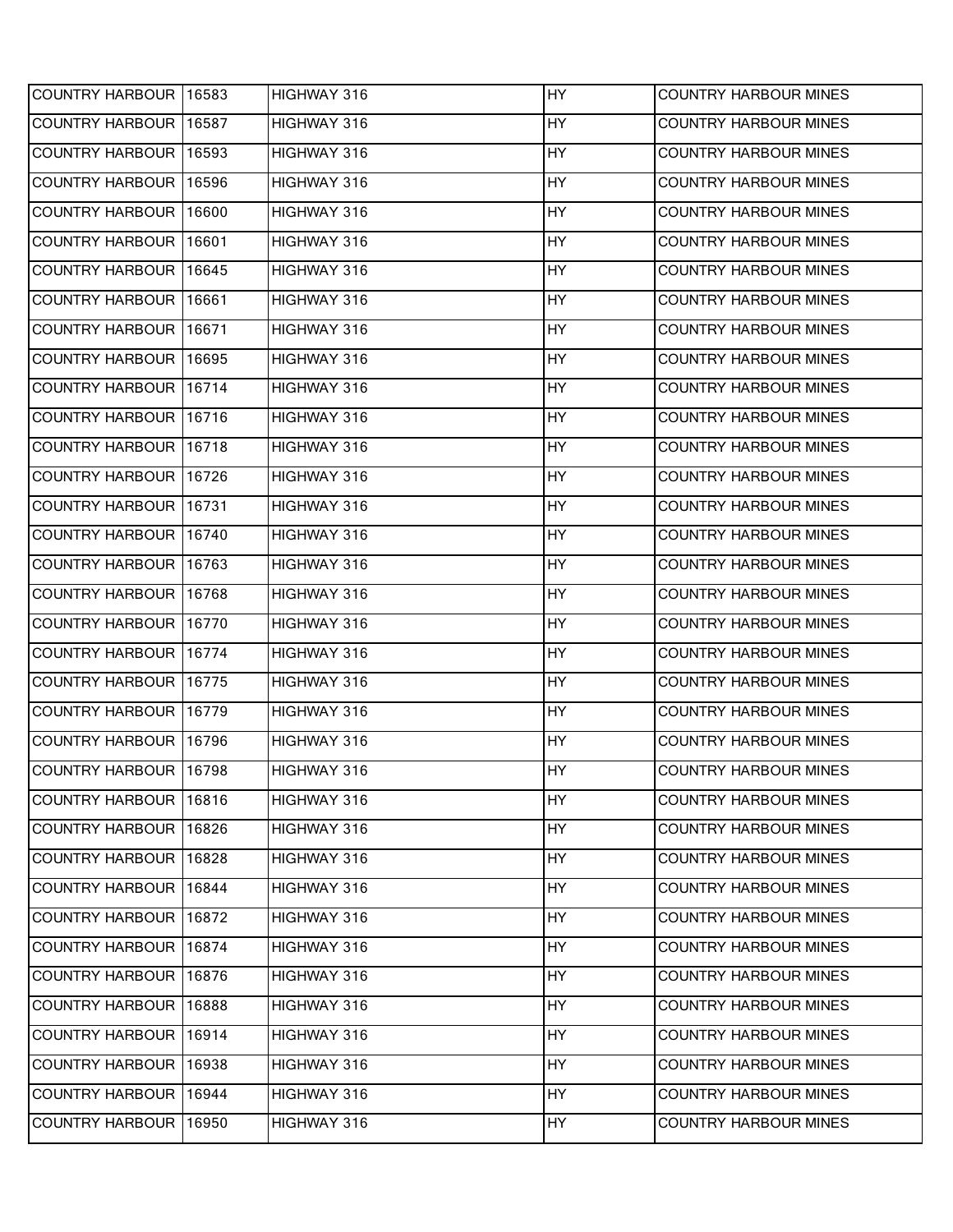| COUNTRY HARBOUR 16964        |        | HIGHWAY 316 | HY  | <b>COUNTRY HARBOUR MINES</b>       |
|------------------------------|--------|-------------|-----|------------------------------------|
| <b>COUNTRY HARBOUR</b>       | 16986  | HIGHWAY 316 | HY  | <b>COUNTRY HARBOUR MINES</b>       |
| <b>COUNTRY HARBOUR</b>       | 117002 | HIGHWAY 316 | HY  | <b>COUNTRY HARBOUR MINES</b>       |
| <b>COUNTRY HARBOUR</b>       | 17016  | HIGHWAY 316 | HY  | <b>COUNTRY HARBOUR MINES</b>       |
| <b>COUNTRY HARBOUR</b>       | 17050  | HIGHWAY 316 | HY  | <b>COUNTRY HARBOUR MINES</b>       |
| <b>COUNTRY HARBOUR</b>       | 17086  | HIGHWAY 316 | HY  | <b>COUNTRY HARBOUR MINES</b>       |
| <b>COUNTRY HARBOUR</b>       | 17087  | HIGHWAY 316 | HY  | <b>COUNTRY HARBOUR MINES</b>       |
| <b>COUNTRY HARBOUR</b>       | 17092  | HIGHWAY 316 | HY  | <b>COUNTRY HARBOUR MINES</b>       |
| <b>COUNTRY HARBOUR</b>       | 17096  | HIGHWAY 316 | HY  | <b>COUNTRY HARBOUR MINES</b>       |
| COUNTRY HARBOUR 17108        |        | HIGHWAY 316 | HY  | CROSS ROADS COUNTRY HARBOUR        |
| <b>COUNTRY HARBOUR</b>       | 17110  | HIGHWAY 316 | HY  | CROSS ROADS COUNTRY HARBOUR        |
| <b>COUNTRY HARBOUR</b>       | 17144  | HIGHWAY 316 | HY  | CROSS ROADS COUNTRY HARBOUR        |
| <b>COUNTRY HARBOUR</b>       | 17166  | HIGHWAY 316 | HY  | CROSS ROADS COUNTRY HARBOUR        |
| <b>COUNTRY HARBOUR</b>       | 17190  | HIGHWAY 316 | HY  | <b>CROSS ROADS COUNTRY HARBOUR</b> |
| <b>COUNTRY HARBOUR 17198</b> |        | HIGHWAY 316 | HY  | <b>CROSS ROADS COUNTRY HARBOUR</b> |
| <b>COUNTRY HARBOUR</b>       | 17224  | HIGHWAY 316 | HY. | CROSS ROADS COUNTRY HARBOUR        |
| <b>COUNTRY HARBOUR</b>       | 17282  | HIGHWAY 316 | HY  | CROSS ROADS COUNTRY HARBOUR        |
| <b>COUNTRY HARBOUR</b>       | 17298  | HIGHWAY 316 | HY  | CROSS ROADS COUNTRY HARBOUR        |
| <b>COUNTRY HARBOUR</b>       | 17444  | HIGHWAY 316 | HY  | CROSS ROADS COUNTRY HARBOUR        |
| COUNTRY HARBOUR 17447        |        | HIGHWAY 316 | HY  | CROSS ROADS COUNTRY HARBOUR        |
| <b>COUNTRY HARBOUR</b>       | 17456  | HIGHWAY 316 | HY  | CROSS ROADS COUNTRY HARBOUR        |
| <b>COUNTRY HARBOUR</b>       | 17490  | HIGHWAY 316 | HY  | CROSS ROADS COUNTRY HARBOUR        |
| COUNTRY HARBOUR 17493        |        | HIGHWAY 316 | HY. | CROSS ROADS COUNTRY HARBOUR        |
| COUNTRY HARBOUR 17499        |        | HIGHWAY 316 | HY  | CROSS ROADS COUNTRY HARBOUR        |
| <b>COUNTRY HARBOUR</b>       | 17506  | HIGHWAY 316 | HY. | CROSS ROADS COUNTRY HARBOUR        |
| COUNTRY HARBOUR 17512        |        | HIGHWAY 316 | HY  | CROSS ROADS COUNTRY HARBOUR        |
| <b>COUNTRY HARBOUR</b>       | 17514  | HIGHWAY 316 | HY  | CROSS ROADS COUNTRY HARBOUR        |
| <b>COUNTRY HARBOUR</b>       | 17544  | HIGHWAY 316 | HY. | CROSS ROADS COUNTRY HARBOUR        |
| <b>COUNTRY HARBOUR</b>       | 17545  | HIGHWAY 316 | HY. | CROSS ROADS COUNTRY HARBOUR        |
| <b>COUNTRY HARBOUR</b>       | 17546  | HIGHWAY 316 | HY  | CROSS ROADS COUNTRY HARBOUR        |
| <b>COUNTRY HARBOUR</b>       | 17558  | HIGHWAY 316 | HY  | CROSS ROADS COUNTRY HARBOUR        |
| <b>COUNTRY HARBOUR</b>       | 17559  | HIGHWAY 316 | HY  | CROSS ROADS COUNTRY HARBOUR        |
| <b>COUNTRY HARBOUR</b>       | 17560  | HIGHWAY 316 | HY. | CROSS ROADS COUNTRY HARBOUR        |
| <b>COUNTRY HARBOUR</b>       | 17595  | HIGHWAY 316 | HY. | CROSS ROADS COUNTRY HARBOUR        |
| COUNTRY HARBOUR 17596        |        | HIGHWAY 316 | HY. | CROSS ROADS COUNTRY HARBOUR        |
| COUNTRY HARBOUR 17598        |        | HIGHWAY 316 | HY  | CROSS ROADS COUNTRY HARBOUR        |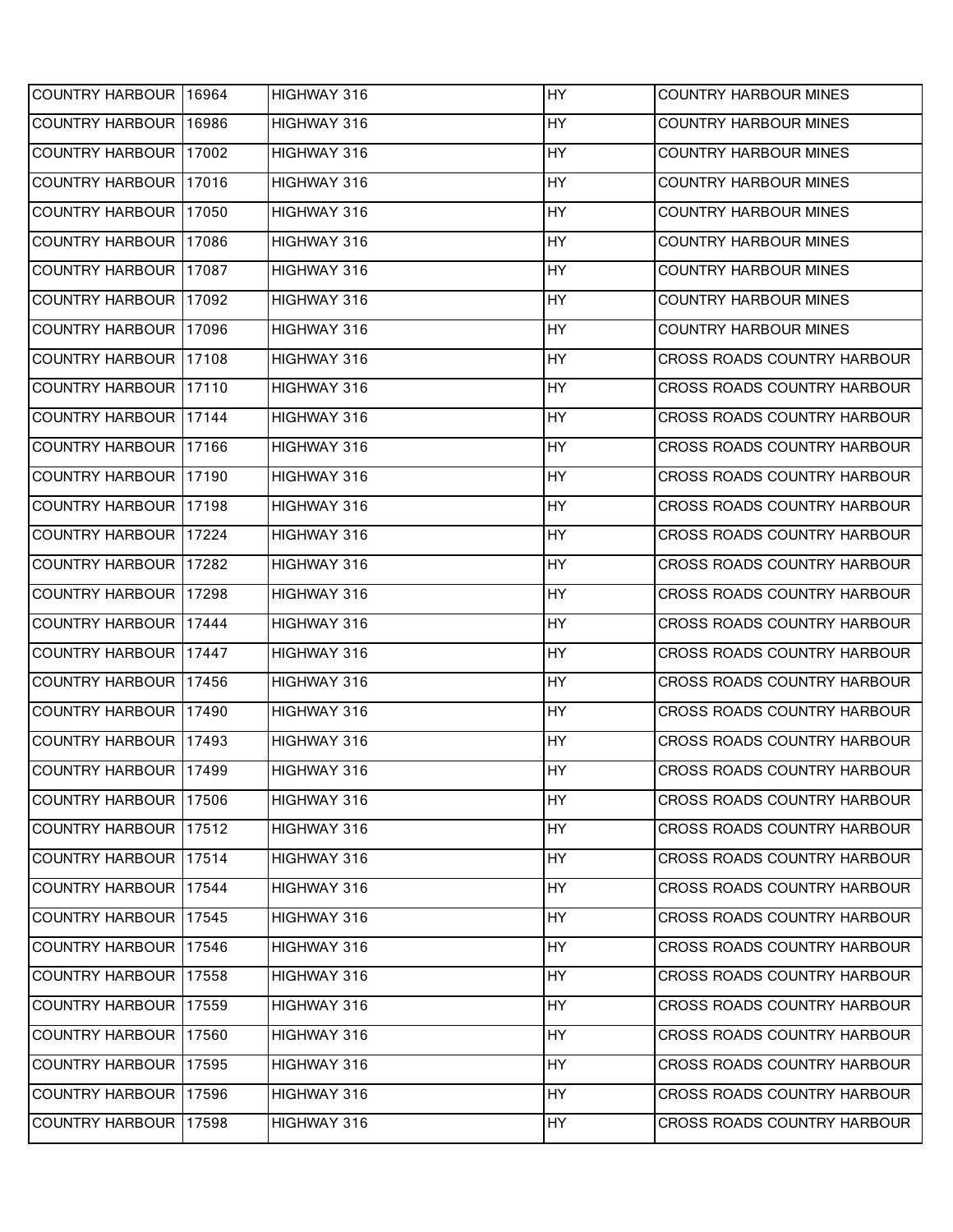| COUNTRY HARBOUR 17603         |       | HIGHWAY 316             | <b>HY</b> | <b>CROSS ROADS COUNTRY HARBOUR</b> |
|-------------------------------|-------|-------------------------|-----------|------------------------------------|
| <b>COUNTRY HARBOUR 117612</b> |       | HIGHWAY 316             | HY        | CROSS ROADS COUNTRY HARBOUR        |
| COUNTRY HARBOUR 17617         |       | HIGHWAY 316             | HY        | CROSS ROADS COUNTRY HARBOUR        |
| COUNTRY HARBOUR 17628         |       | HIGHWAY 316             | <b>HY</b> | CROSS ROADS COUNTRY HARBOUR        |
| COUNTRY HARBOUR 17631         |       | HIGHWAY 316             | HY        | CROSS ROADS COUNTRY HARBOUR        |
| COUNTRY HARBOUR 17632         |       | HIGHWAY 316             | <b>HY</b> | CROSS ROADS COUNTRY HARBOUR        |
| <b>COUNTRY HARBOUR</b>        | 17733 | HIGHWAY 316             | <b>HY</b> | CROSS ROADS COUNTRY HARBOUR        |
| COUNTRY HARBOUR 15643A        |       | HIGHWAY 316             | HY        | MIDDLE COUNTRY HARBOUR             |
| COUNTRY HARBOUR 15643B        |       | HIGHWAY 316             | <b>HY</b> | MIDDLE COUNTRY HARBOUR             |
| COUNTRY HARBOUR 16740A        |       | HIGHWAY 316             | <b>HY</b> | <b>COUNTRY HARBOUR MINES</b>       |
| COUNTRY HARBOUR 4             |       | <b>HODGSON</b>          | <b>RD</b> | <b>COUNTRY HARBOUR MINES</b>       |
| <b>COUNTRY HARBOUR 11</b>     |       | <b>HODGSON</b>          | <b>RD</b> | <b>COUNTRY HARBOUR MINES</b>       |
| <b>COUNTRY HARBOUR 28</b>     |       | <b>HODGSON</b>          | <b>RD</b> | <b>COUNTRY HARBOUR MINES</b>       |
| COUNTRY HARBOUR 31            |       | <b>HODGSON</b>          | <b>RD</b> | <b>COUNTRY HARBOUR MINES</b>       |
| <b>COUNTRY HARBOUR 32</b>     |       | <b>HODGSON</b>          | <b>RD</b> | <b>COUNTRY HARBOUR MINES</b>       |
| <b>COUNTRY HARBOUR 62</b>     |       | <b>HODGSON</b>          | <b>RD</b> | <b>COUNTRY HARBOUR MINES</b>       |
| <b>COUNTRY HARBOUR</b>        | 18    | <b>JOHN FENTON</b>      | <b>RD</b> | <b>COUNTRY HARBOUR MINES</b>       |
| <b>COUNTRY HARBOUR 26</b>     |       | <b>JOHN FENTON</b>      | <b>RD</b> | <b>COUNTRY HARBOUR MINES</b>       |
| <b>COUNTRY HARBOUR 14</b>     |       | <b>MASONS</b>           | <b>LP</b> | CROSS ROADS COUNTRY HARBOUR        |
| COUNTRY HARBOUR 43            |       | <b>MASONS</b>           | <b>LP</b> | CROSS ROADS COUNTRY HARBOUR        |
| <b>COUNTRY HARBOUR</b>        | 1122  | <b>MASONS</b>           | LP        | CROSS ROADS COUNTRY HARBOUR        |
| <b>COUNTRY HARBOUR 43A</b>    |       | <b>MASONS</b>           | LP        | CROSS ROADS COUNTRY HARBOUR        |
| <b>COUNTRY HARBOUR 9</b>      |       | <b>MASONS SE</b>        | LN        | <b>MADERS COVE</b>                 |
| COUNTRY HARBOUR 10            |       | <b>MASONS SE</b>        | <b>LN</b> | <b>MADERS COVE</b>                 |
| COUNTRY HARBOUR   29          |       | <b>MASONS SE</b>        | <b>LN</b> | MADERS COVE                        |
| COUNTRY HARBOUR 60            |       | <b>MASONS SE</b>        | LN        | MADERS COVE                        |
| <b>COUNTRY HARBOUR</b>        | 1900  | MELROSE COUNTRY HARBOUR | <b>RD</b> | CROSS ROADS COUNTRY HARBOUR        |
| COUNTRY HARBOUR 1928          |       | MELROSE COUNTRY HARBOUR | <b>RD</b> | CROSS ROADS COUNTRY HARBOUR        |
| COUNTRY HARBOUR 1936          |       | MELROSE COUNTRY HARBOUR | <b>RD</b> | CROSS ROADS COUNTRY HARBOUR        |
| COUNTRY HARBOUR 1943          |       | MELROSE COUNTRY HARBOUR | <b>RD</b> | CROSS ROADS COUNTRY HARBOUR        |
| COUNTRY HARBOUR 1955          |       | MELROSE COUNTRY HARBOUR | <b>RD</b> | CROSS ROADS COUNTRY HARBOUR        |
| COUNTRY HARBOUR 1960          |       | MELROSE COUNTRY HARBOUR | <b>RD</b> | CROSS ROADS COUNTRY HARBOUR        |
| COUNTRY HARBOUR 2148          |       | MELROSE COUNTRY HARBOUR | <b>RD</b> | CROSS ROADS COUNTRY HARBOUR        |
| COUNTRY HARBOUR 2202          |       | MELROSE COUNTRY HARBOUR | <b>RD</b> | CROSS ROADS COUNTRY HARBOUR        |
| COUNTRY HARBOUR 2207          |       | MELROSE COUNTRY HARBOUR | <b>RD</b> | CROSS ROADS COUNTRY HARBOUR        |
| <b>COUNTRY HARBOUR 2211</b>   |       | MELROSE COUNTRY HARBOUR | <b>RD</b> | CROSS ROADS COUNTRY HARBOUR        |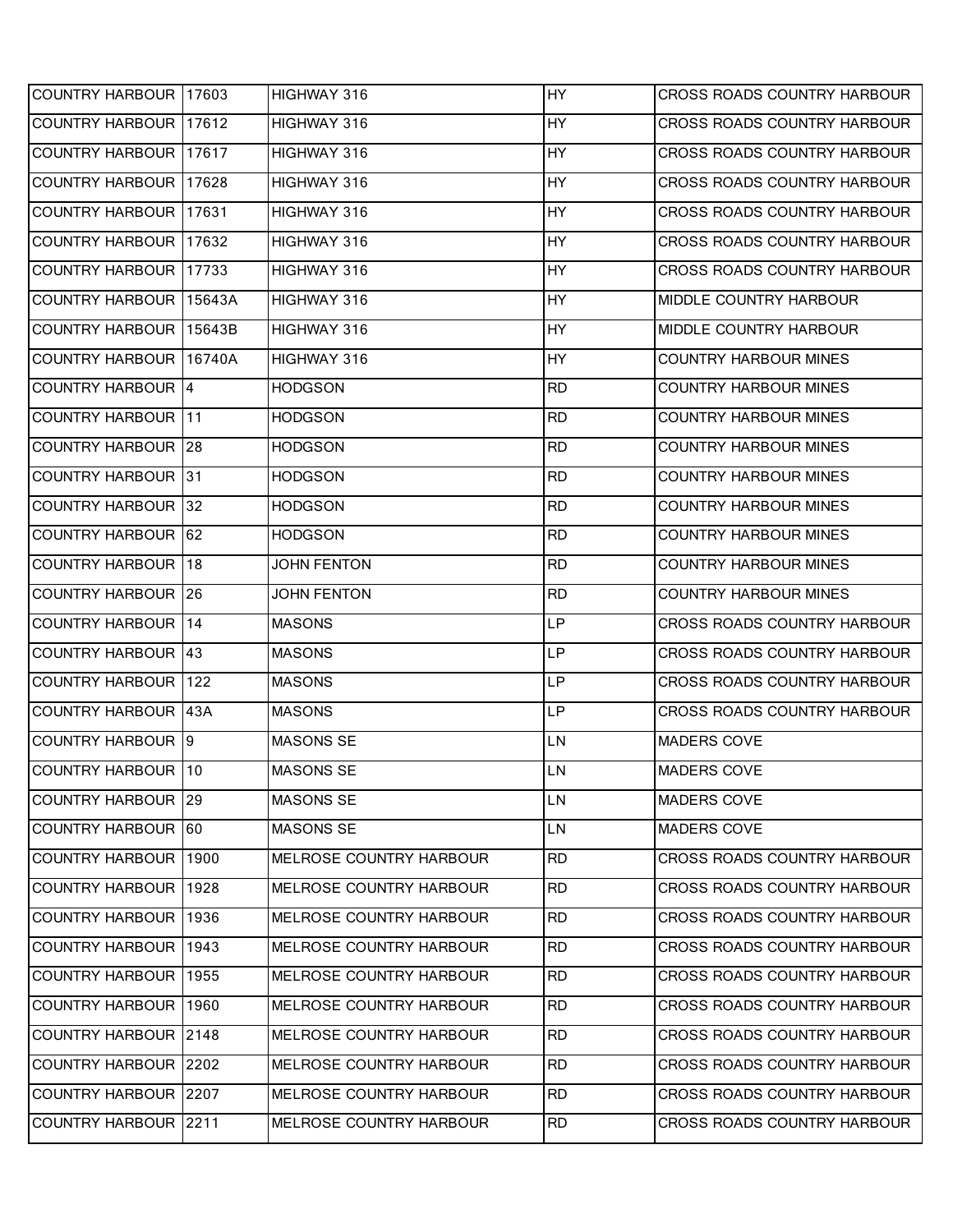| COUNTRY HARBOUR 2213       |       | MELROSE COUNTRY HARBOUR | <b>RD</b> | CROSS ROADS COUNTRY HARBOUR        |
|----------------------------|-------|-------------------------|-----------|------------------------------------|
| <b>COUNTRY HARBOUR</b>     | 2244  | MELROSE COUNTRY HARBOUR | <b>RD</b> | <b>CROSS ROADS COUNTRY HARBOUR</b> |
| <b>COUNTRY HARBOUR</b>     | 2427  | MELROSE COUNTRY HARBOUR | <b>RD</b> | CROSS ROADS COUNTRY HARBOUR        |
| <b>COUNTRY HARBOUR</b>     | 2460  | MELROSE COUNTRY HARBOUR | <b>RD</b> | CROSS ROADS COUNTRY HARBOUR        |
| <b>COUNTRY HARBOUR</b>     | 2535  | MELROSE COUNTRY HARBOUR | <b>RD</b> | CROSS ROADS COUNTRY HARBOUR        |
| <b>COUNTRY HARBOUR</b>     | 2537  | MELROSE COUNTRY HARBOUR | <b>RD</b> | CROSS ROADS COUNTRY HARBOUR        |
| <b>COUNTRY HARBOUR</b>     | 2538  | MELROSE COUNTRY HARBOUR | <b>RD</b> | CROSS ROADS COUNTRY HARBOUR        |
| <b>COUNTRY HARBOUR</b>     | 2547  | MELROSE COUNTRY HARBOUR | <b>RD</b> | <b>CROSS ROADS COUNTRY HARBOUR</b> |
| <b>COUNTRY HARBOUR</b>     | 2596  | MELROSE COUNTRY HARBOUR | <b>RD</b> | <b>CROSS ROADS COUNTRY HARBOUR</b> |
| <b>COUNTRY HARBOUR</b>     | 2597  | MELROSE COUNTRY HARBOUR | <b>RD</b> | CROSS ROADS COUNTRY HARBOUR        |
| <b>COUNTRY HARBOUR</b>     | 2598  | MELROSE COUNTRY HARBOUR | <b>RD</b> | CROSS ROADS COUNTRY HARBOUR        |
| <b>COUNTRY HARBOUR</b>     | 2608  | MELROSE COUNTRY HARBOUR | <b>RD</b> | <b>CROSS ROADS COUNTRY HARBOUR</b> |
| <b>COUNTRY HARBOUR</b>     | 2640  | MELROSE COUNTRY HARBOUR | <b>RD</b> | CROSS ROADS COUNTRY HARBOUR        |
| <b>COUNTRY HARBOUR</b>     | 2135A | MELROSE COUNTRY HARBOUR | <b>RD</b> | <b>CROSS ROADS COUNTRY HARBOUR</b> |
| <b>COUNTRY HARBOUR</b>     | 2135B | MELROSE COUNTRY HARBOUR | <b>RD</b> | CROSS ROADS COUNTRY HARBOUR        |
| <b>COUNTRY HARBOUR 7</b>   |       | <b>RODDIES</b>          | LN        | <b>STORMONT</b>                    |
| <b>COUNTRY HARBOUR</b>     | 113   | <b>RODDIES</b>          | LN        | <b>STORMONT</b>                    |
| <b>COUNTRY HARBOUR</b>     | 126   | <b>RODDIES</b>          | LN        | <b>STORMONT</b>                    |
|                            |       |                         |           |                                    |
| <b>COUNTRY HARBOUR</b>     | 33    | <b>RODDIES</b>          | LN        | <b>STORMONT</b>                    |
| COUNTRY HARBOUR 43         |       | <b>RODDIES</b>          | LN        | <b>STORMONT</b>                    |
| <b>COUNTRY HARBOUR 8</b>   |       | <b>WEST SIDE</b>        | <b>RD</b> | WEST SIDE COUNTRY HARBOUR          |
| <b>COUNTRY HARBOUR</b>     | 14    | <b>WEST SIDE</b>        | <b>RD</b> | WEST SIDE COUNTRY HARBOUR          |
| <b>COUNTRY HARBOUR 20</b>  |       | <b>WEST SIDE</b>        | <b>RD</b> | WEST SIDE COUNTRY HARBOUR          |
| <b>COUNTRY HARBOUR</b>     | 220   | <b>WEST SIDE</b>        | <b>RD</b> | WEST SIDE COUNTRY HARBOUR          |
| COUNTRY HARBOUR 363        |       | <b>WEST SIDE</b>        | <b>RD</b> | WEST SIDE COUNTRY HARBOUR          |
| COUNTRY HARBOUR 421        |       | <b>WEST SIDE</b>        | <b>RD</b> | WEST SIDE COUNTRY HARBOUR          |
| <b>COUNTRY HARBOUR 434</b> |       | <b>WEST SIDE</b>        | <b>RD</b> | WEST SIDE COUNTRY HARBOUR          |
| <b>COUNTRY HARBOUR</b>     | 1440  | <b>WEST SIDE</b>        | <b>RD</b> | WEST SIDE COUNTRY HARBOUR          |
| <b>COUNTRY HARBOUR</b>     | 1441  | <b>WEST SIDE</b>        | <b>RD</b> | WEST SIDE COUNTRY HARBOUR          |
| COUNTRY HARBOUR 446        |       | <b>WEST SIDE</b>        | <b>RD</b> | WEST SIDE COUNTRY HARBOUR          |
| <b>COUNTRY HARBOUR</b>     | 530   | <b>WEST SIDE</b>        | <b>RD</b> | WEST SIDE COUNTRY HARBOUR          |
| <b>COUNTRY HARBOUR</b>     | 552   | <b>WEST SIDE</b>        | <b>RD</b> | WEST SIDE COUNTRY HARBOUR          |
| <b>COUNTRY HARBOUR 584</b> |       | <b>WEST SIDE</b>        | <b>RD</b> | WEST SIDE COUNTRY HARBOUR          |
| <b>COUNTRY HARBOUR</b>     | 632   | <b>WEST SIDE</b>        | <b>RD</b> | WEST SIDE COUNTRY HARBOUR          |
| <b>COUNTRY HARBOUR 841</b> |       | <b>WEST SIDE</b>        | <b>RD</b> | WEST SIDE COUNTRY HARBOUR          |